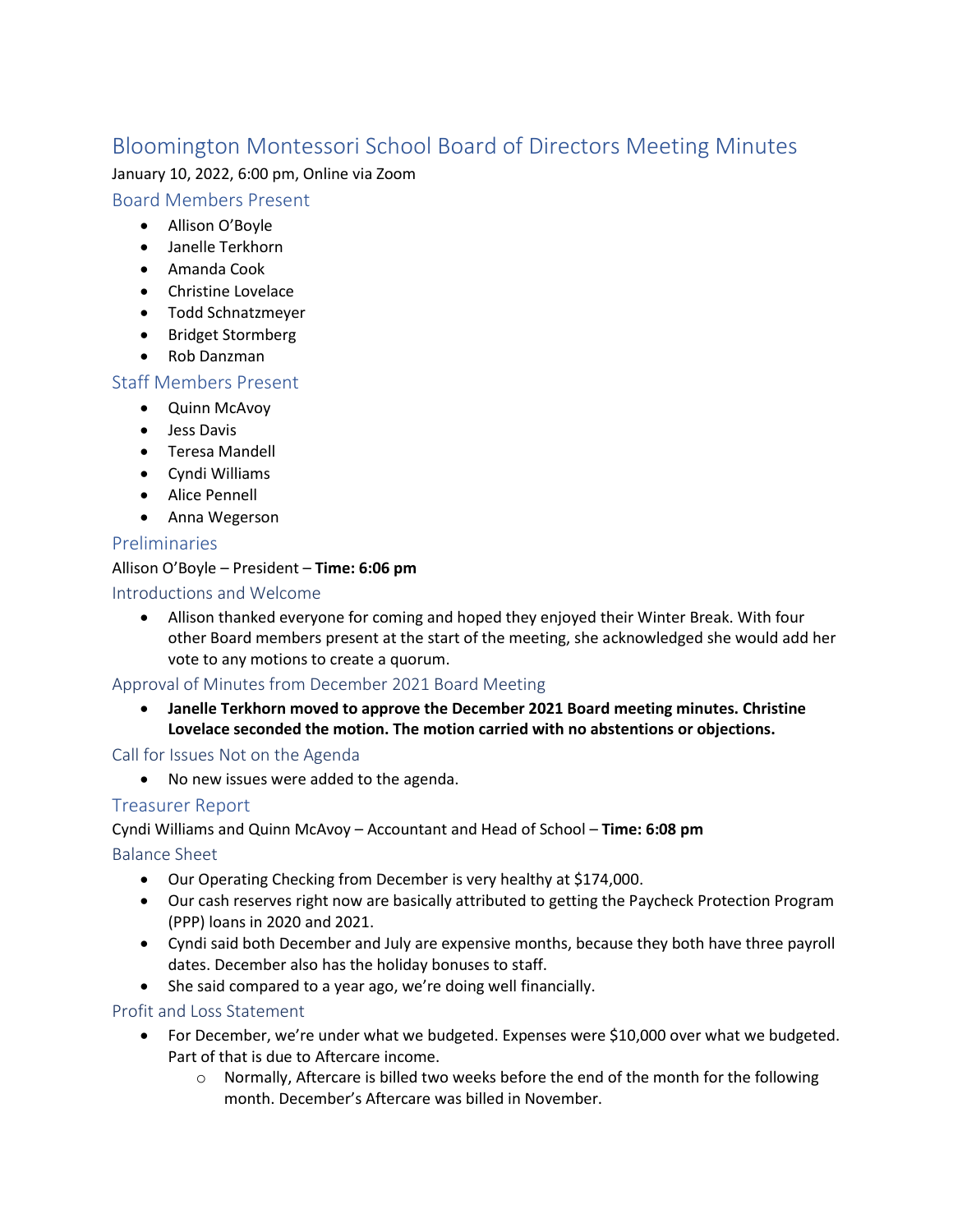- $\circ$  Because we were on Winter Break in December, January's Aftercare was not billed until January.
- $\circ$  January's Aftercare income was over \$5,000. More families are taking advantage of the program than we anticipated.
- All the other categories on the December Profit & Loss Statement were within budget.
- Cyndi said salaries were off by \$10,000. Again, December had three payrolls plus the holiday bonuses, and we're missing the \$5,000 in January Aftercare income.
- There was a rise in substitute hours in December as well.
- Quinn said two of our staff left in December, so we paid out their salaries for the month. If that hadn't happened, we'd be within our budget.
- Cyndi said fundraising in November and December was great with Giving Tuesday and the kick off of the Annual Campaign. Those funds were transferred over in December.

## Second Reading of Fiscal Year 2023 Budget

- Quinn shared the comparisons of the proposed Worst Case Scenario Fiscal Year (FY) 2023 Budget and Best Case Scenario FY 2023 Budget.
	- $\circ$  She pointed out that there was an accidental negative in the surplus/deficit line in the Best Case Scenario. That scenario would garner a surplus of \$51,921.84. The Worst Case Scenario would garner a deficit of -\$24,345.29.
- Last month, Quinn submitted both proposed scenarios to the board. Then, in Closed Session, she talked about updating the budgets to include an increase in staff salaries and tuition. What she shared with the Board during this meeting was the updated scenarios.
	- $\circ$  She looked the Cost of Living Adjustment (COLA) from the federal government for 2021 in determining how much to increase staff salaries by. She said we usually use a document from an AMS survey for increasing our Steps and Lanes, but that document won't be published until March (AMS survey).
	- $\circ$  MCCSC increased their staff salaries by 8% this year due to extra funding from the federal/state government.
	- o While looking at tuition rates of other schools in our neighborhood, Quinn said the Finance Committee went with a 6% tuition increase for the proposed budget, which puts us in the middle to the top of other schools in our neighborhood. This increase allows us to give a cost of living increase in salaries to our staff.
	- $\circ$  Quinn and Cyndi also did a review of the budget with those numbers in mind and found the sub category hadn't changed, so they increased that line item by \$6,000.
- The updated proposed budgets still use the same enrollment numbers for both the Best Case and Worst Case Scenarios. The only change made was the tuition increase at 6% and the increase in salaries.
- This year, we're working with a -\$63,000 for the budget.
	- $\circ$  Allison asked about the ratio for us to continue to be in compliance with our bank loan, which is 1.02%. She wondered if we would still be in compliance with the new numbers. Quinn said with a positive net of \$13,000, we would be in compliance at 1.02%.
	- $\circ$  She said even with our -\$63,000, we're looking good right now, as long as nothing major happens to change that.
	- $\circ$  Cyndi said the proposed Best Case Scenario would put us at a 1.9% ratio and the Worst Case Scenario would put us at a 1.09%.
	- $\circ$  Quinn felt our fundraising efforts have been enough that we could possibly make up that difference.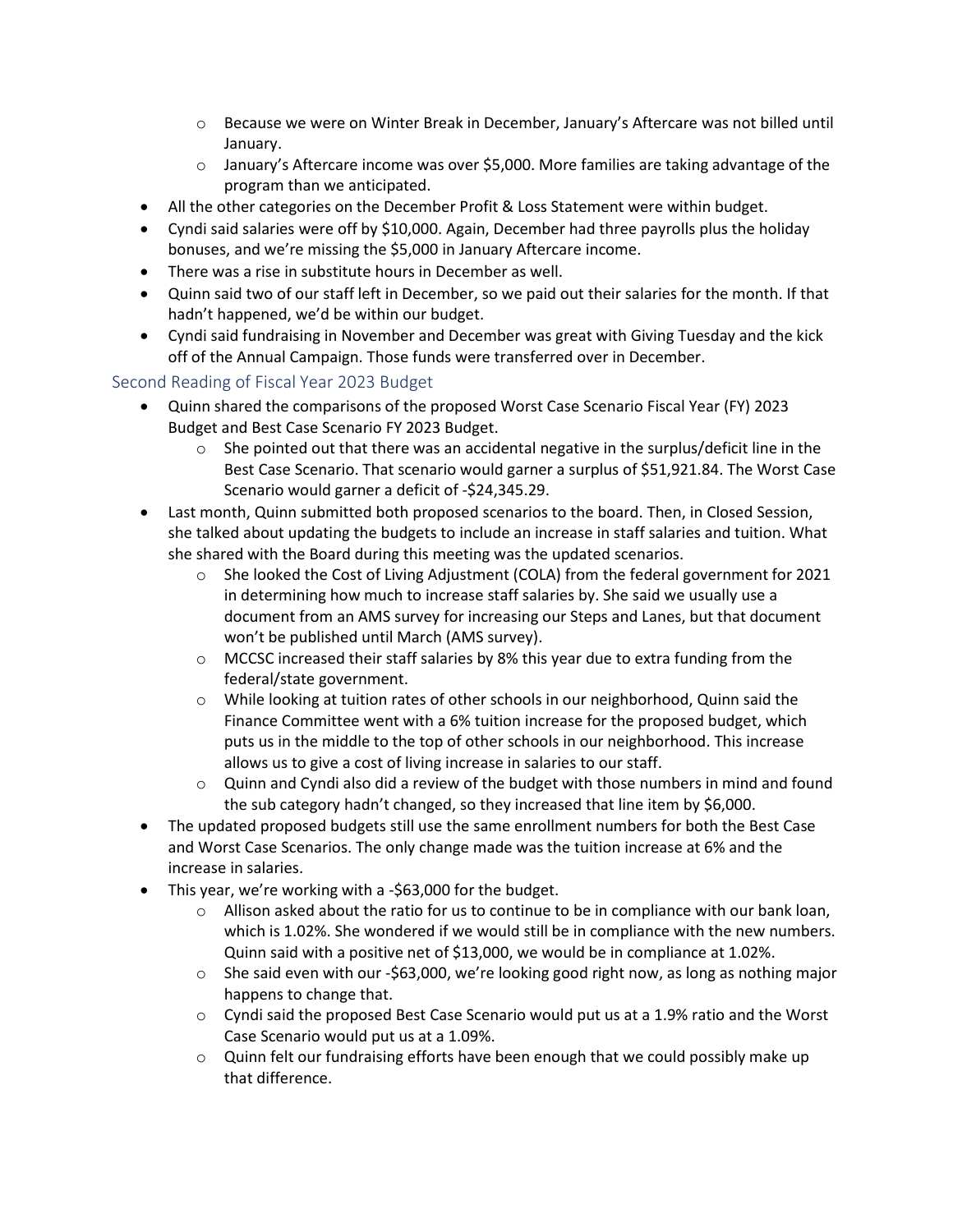• **Amanda Cook moved to approve the proposed budget with both the Best Case and Worst Case Scenarios for Fiscal Year 2023. Janelle Terkhorn seconded the motion. The motion carried with no objections or abstentions.**

#### Discussion of Investment of Old CD Monies

- Cyndi said she researched investing the money in our savings account in ESG funds. The accounting firm she spoke to said as long as we invested in products that are low risk, there should be no tax implications for our non-profit status.
	- $\circ$  She looked at Fidelity where we have our simple IRA and looked at Vanguard.
	- $\circ$  Vanguard has quite a few funds. She looked at the 1 year progress of each of the funds in dollar amounts. Some had significant increases, and some not so much, one.
	- $\circ$  She suggested when determining which funds to use, we would need a financial planner to help us pick the safest fund.
	- $\circ$  Her question for the Board was: Do we want to pursue investing in these funds? If so, do we want to invest the full amount or invest half and invest the other half in a lower CD at a lower percent rate?
- Rob suggested when looking at risks, we should consider risk over time. "Risk is not just about the return, but also about how large the basket of funds in and over what time period."
- Quinn said the Finance Committee hasn't met to discuss this yet. Allison suggested calling a special meeting with the Finance Committee before the next Board meeting. They could look at various companies and products that make sense for us, look into contacts we might know who are also financial planners, and put together a proposal to bring to the Board.
	- $\circ$  Rob said many of the investment companies will have non-profit offices who could help us. We may be able to save a lot of money using someone in house.

## President Report

#### Allison O'Boyle – President – **Time: 6:29 pm**

#### Executive Committee Report

- Between December and January, the committee met to work on the Pandemic Emergency Operations Plan (PEOP) and COVID management.
	- o They approved and distributed a Student Vaccination Status disclosure form to families. The information from those forms will be held confidential. Quinn and Jess will use that info to determine close contacts, quarantine, and isolation requirements for students. The state might ask for the aggregate information as well.
	- $\circ$  The committee also reviewed the Indiana State Department of Health's updates in guidance for schools regarding close contacts, testing, and quarantine periods.
	- $\circ$  Some of the Exec Committee members participated in a Zoom meeting last week updating families on changes to the PEOP.
- Members of the Development Committee will schedule another planning meeting soon. They will focus on identifying a parent member and promoting the Annual Fund.
- Allison thanked the Board for writing thank you notes to Annual Campaign donors. She said she received a lot of positive feedback from donors who received their notes.
- The Executive Committee will work on strategic planning in the coming months.
- When thinking about creating a new Technology Policy, the committee found bits of one scattered throughout the policy handbook in sections dealing with confidentiality and student information. The only updating that is needed would be to address some of the new technology the school has started using since the last rewrites to the handbook: distance learning; Zoom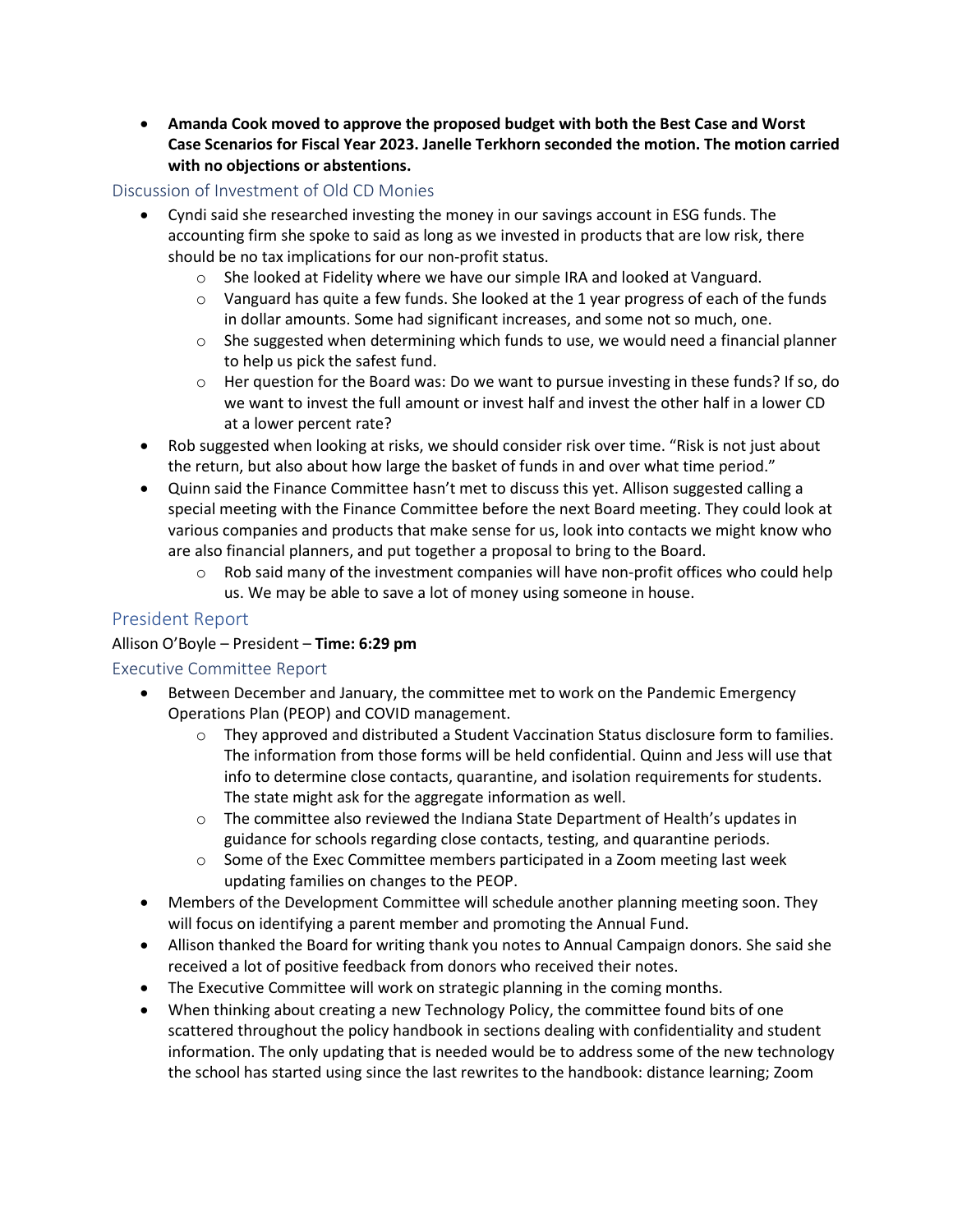meetings; content shared via student email or shared via Google Drives and the confidentiality that's related to that.

- $\circ$  Teresa pointed out that students don't have their emails right now. Those emails were created for Distance Learning. There was some confusion, because some students are still using their emails.
- $\circ$  Allison said the committee will want to consult with Teresa about the areas she perceives should be in a technology policy.
- Allison said when the committee worked on the staff disciplinary policy and some incidents with parents occurred this year, they realized we have a hole in our policies when it comes to conduct. We have a strong policy for staff and a policy around student conduct, but we don't have anything for families, guardians, or outside community members to determine what our next steps would be if something goes sideways.
	- o Allison did some research in policies that currently exist, especially in Montessori schools, and she found references to a community code of conduct, which sets out expectations for everyone in the community.
	- $\circ$  The committee felt this would be a helpful concept to explore, and they will reach out to AMS to see if they have any resources we can use to create a policy. The committee will then bring their proposal to the Board for review.
- Regarding school operations, Allison provided some in person support to Quinn in the last week of Winter Break.

# Governance Report

#### Janelle Terkhorn – Vice President – **Time: 6:36 pm**

#### Governance Committee Report

- Janelle sent surveys to Board members to assess Board function and progress. The committee will be creating a basic orientation program for next year based on the feedback from the surveys.
- She sought out the Finance Committee and Executive Committee's involvement to set up more surveys with questions about finances and reading financial statements for next month's closed session.
- The Board will review their answers to the first survey during today's Closed Session.

#### Nominating Committee Report

• The committee will be interviewing two applicants this month, and they are advertising for more candidates. Janelle said the candidates who have applied so far look promising.

#### Operations Report

Quinn McAvoy, Jess Davis, Teresa Mandell, Cyndi Williams – Admin Team – **Time: 6:38 pm**

#### Enrollment Update 2021 – 2022

| <b>Enrollment Update 2021-2022</b> | <b>Actual 2021-2022</b> | <b>Classroom Capacities 2021-2022</b> | <b>Difference</b> |
|------------------------------------|-------------------------|---------------------------------------|-------------------|
| Group                              |                         |                                       |                   |
| <b>Half-Day Early Childhood</b>    | 48                      | 48                                    |                   |
| <b>All Day Early Childhood</b>     | 45                      | 44                                    |                   |
| <b>Lower Elementary</b>            | 53                      | 59                                    | -ი                |
| <b>Upper Elementary</b>            | 44                      | 48                                    | -4                |

Enrollment

• Two students remain on sabbatical.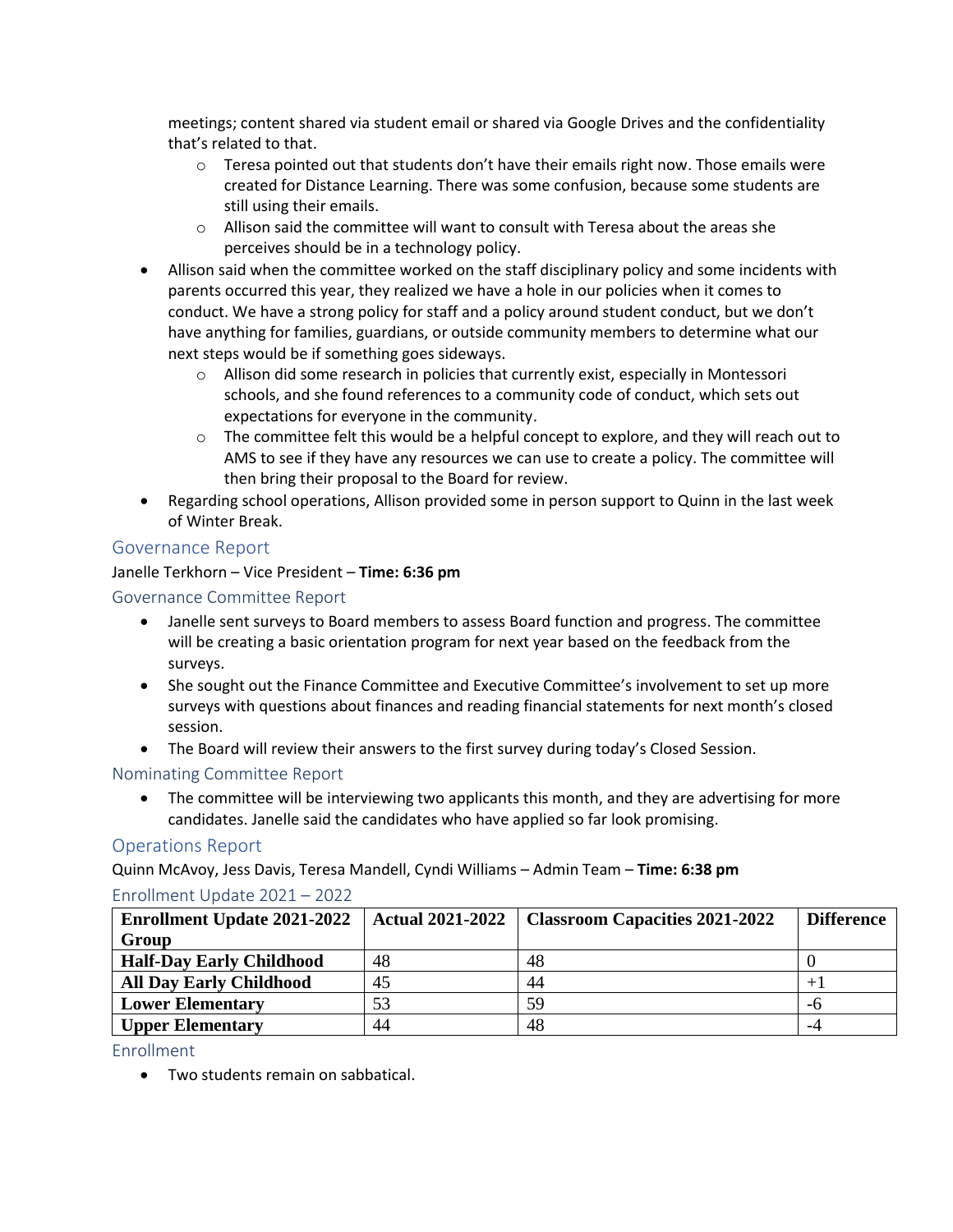- Intent to Return Forms will be sent out to all current students January 14, 2022, and will be due January 28, 2022.
- There is one additional student in an All Day classroom. One student is withdrawing because they are moving, but the family requested to have their child stay an extra month. Their spot was already filled by a student from the waitlist.
- Staff are hosting their informational meetings for parents of students moving into Kindergarten,  $1<sup>st</sup>$  grade, and  $4<sup>th</sup>$  grade soon.

#### **Staff**

- Hiring for Upper Elementary non-lead teacher, Spanish lead teacher, and Lower Elementary Aftercare staff continues.
- Tommy Birchall Perez was hired to fill the AM Hickory non-lead position.
- Staff Intent to Return Forms were sent out January 3, 2022, and are due back January 14, 2022.

## **Curriculum**

- Jess is partnering with Sam for his transition to Lead teacher with curriculum planning and resource development.
- Classroom staff will continue with Spanish lessons until we hire a new Spanish teacher. Evan provided recordings of his songs for teachers to use in their classrooms.

#### Student Services

• Quinn and Jess attended MCCSC team meetings for Individualized Service Plans for students and led in-house accommodation plan team meetings.

#### American Montessori Society (AMS)

• Discussions with AMS and Montessori Public Policy Initiative (MPPI) regarding AMS becoming a third-party accrediting body with the Indiana Department of Education (IN DOE). This would help BMS to become a licensed facility and have a packet of exemptions for those items that hold us different from traditional preschool programs.

#### Parent Education

• Pandemic Emergency Operations Plan (PEOP) Parent Webinar was held on January 5, 2022. It was well attended by families.

#### Advocacy

• Montessori legislation work has been picked up by Senator Raatz for the 2022 session. Language is drafted and in negotiation with Family and Social Services Administration (FSSA) representatives. If the bill passes, it will allow us to become a licensed facility and participate as a licensed program in the state.

#### Professional Development

- Quinn continues her Ph.D. course work on Educational Leadership.
- Jess continues an IU master's program: Teaching, Learning, and Curriculum.

#### Administrative

- Training for a new Office Assistant, Tonya McCray, who used to be an assistant teacher, a substitute teacher, and a cleaner for the school.
- Enrollment
	- $\circ$  Tours and observation visits by parents have been paused until we can get through the current COVID surge.
	- o Inquiry follow-up phone calls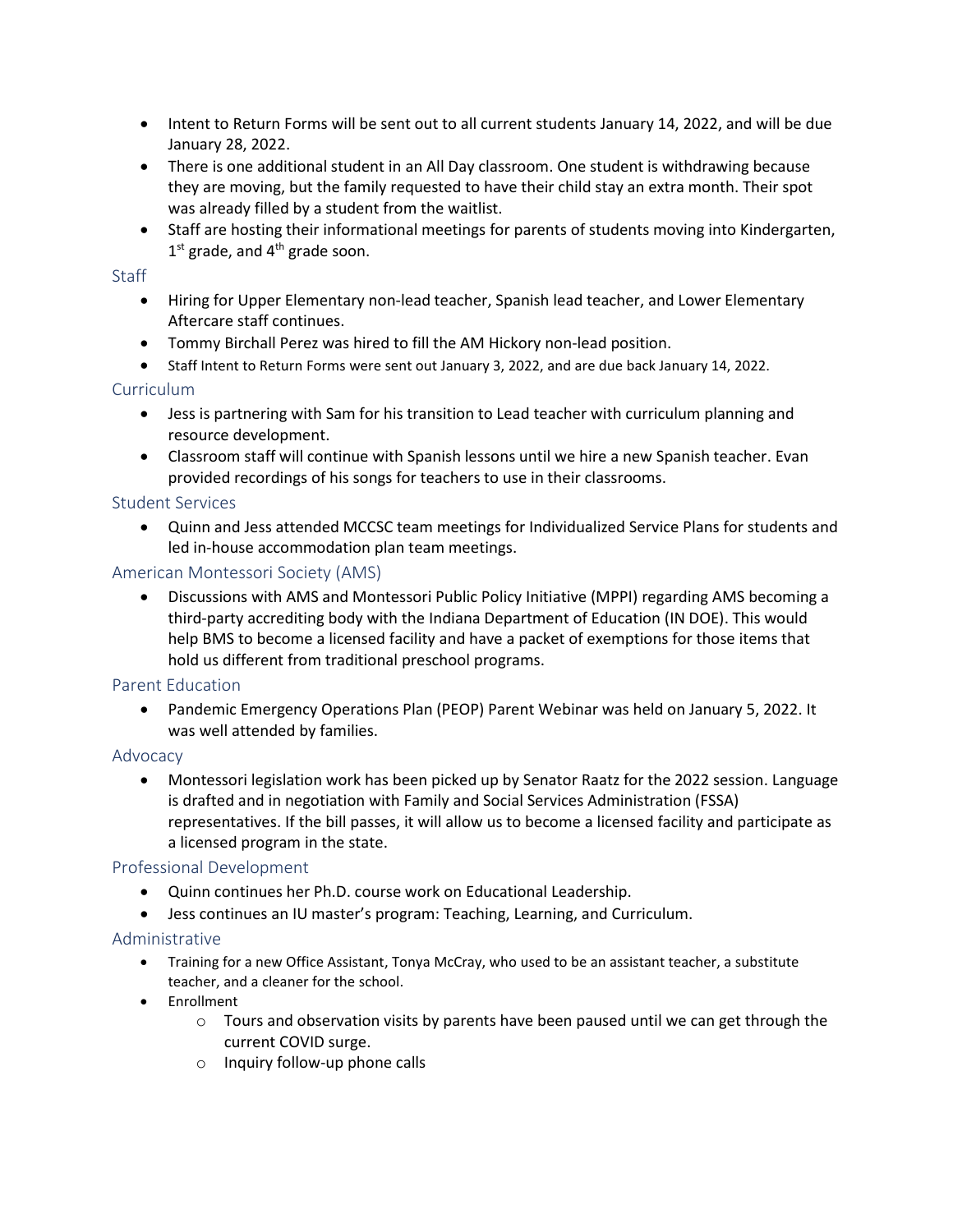- CTBS standardized testing materials have been distributed to Elementary Lead teachers. They are scheduled to start testing on Tuesday. We are forced into a specific testing window, otherwise  $6<sup>th</sup>$  graders won't get their results back in time for ALPS determination.
- PEOP
	- $\circ$  Continued to attend Department of Education and Indiana State Department of Health briefings weekly
	- $\circ$  Continued updates: new CDC recommendations, upgraded mask policy, community transmission considerations, local provider requirements, etc.
	- o Tracking and documenting all illness absences per PEOP protocol.
	- o Student Vaccination Declaration form due back January 14, 2022

## Community Partnerships

- City of Bloomington Martin Luther King Jr. Commission "One Community" social justice curriculum
	- $\circ$  Many schools in the county are interested and we are recording training videos and recruiting volunteers.
	- $\circ$  BMS has hosted training video recordings and lessons and will host the adult volunteer training after school hours on January 14, 2022.

## Facilities

- Maintenance Completed:
	- o Downed tree on lower playground removed during Winter Break
	- o AED Installed in front office
- Maintenance Pending:
	- $\circ$  HVAC repair: replacement of parts in two units (We are replacing a defrost part. The front office staff have a space heater and blankets to use until it's repaired.)

# Technology

- Modifications were made to the website to reflect new staffing and bio changes.
- Updates to FAQs and PEOP for the website.
- Upper Elementary Holiday Program videos posted to Vimeo worked with Sam.
- Listserv help for Willow and Head of School (HOS).
- Updates to listservs and Google Groups now that Tonya has joined us.
- Training with Tonya on lunch scheduling, programming, and reporting.
- Closed lunches for the month of January. Emails about signing up and follow-up on responses from parents.
- Updated Chromebooks in Sycamore/Willow, Maple, and Walnut. Also those in reserve.
- Updates to listservs for children/families moved to new classes.
- FACTS Training on admissions (used as refreshers for system capabilities).
- Modifications to FACTS Event Calendar.
- Updated attendance reminders in FACTS for use by Tonya.
- Updating mailing list to incorporate both current and alumni families, removing duplicates, adding grandparents, etc. Will move these contacts into FACTS Giving once I have access. This could be quite a project as Allison mentioned that database requires phone numbers and those aren't on my mailing list.
- Problems with sending emails to the Listservs. I trouble-shot them as best as I could but still work needs to be done.
- Teresa said it was a short month. She said she is still having trouble with the listservs. She can see things going out using Google and can see where things are received or not, but she can't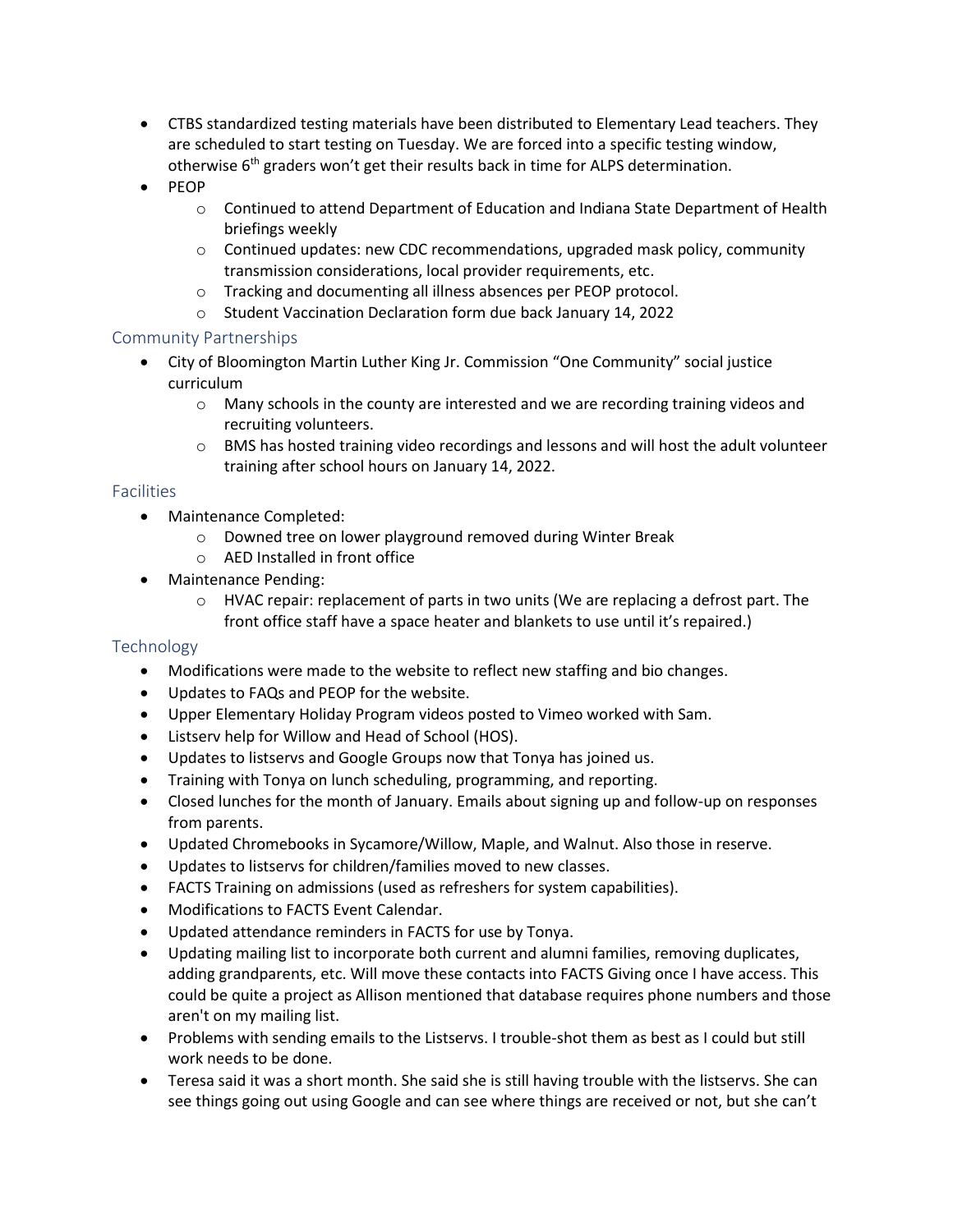solve the problem in the middle. Quinn has had to send things out in different ways, and Teresa's sent things out for people, but that didn't work out well. Those listservs are needed to contact people about COVID, and they're not working right now.

#### Development/Fundraising Committee

- Activities and Events
	- o Take A Hike Restricted Funds: \$2,577.84
	- o Annual Appeal 2020: \$203.90
	- o Annual Appeal 2021: \$24,785
	- o Donations: \$49.00
	- o Amazon Smiles: \$178.51
	- o Kroger: \$928.38
	- $\circ$  A check from the Charleston Wrap fundraiser is also coming. It should be for over \$2,000.

#### Communications

- Bi-monthly Newsletters and emails to community
- Facebook posts
- Event Flyers
- Website updates

#### Finances as of 12/31/22

- Main checking: \$183,948.30
- Money market: \$120,425.04
- Fundraising: \$553,535.38
- Café Account \$8,856.09
- Fiscal Year 2023 budget draft updated and up for second reading
	- o Best and Worst Case Scenarios provided and dependent on COVID protocols
- Tuition delinquency: \$8,548.07; A large portion of the delinquency was from a family who has two children on sabbatical.
- IUCU Loan balance: \$654,735.23
- Unemployment Account: credit of \$2,069.74

#### Closing

Allison O'Boyle – President – **Time: 6:50 pm**

- Rob asked about the financial benefit of licensing the school. Quinn said with the pandemic, there's so much money being given to licensed facilities right now.
	- o Jess said in Indiana, licensed facilities are receiving Build Back Better (BBB) funds. Those funds would be linked to a school's Path to Quality. We can't participate unless we're registered licensed exempt or a licensed provider.
	- $\circ$  In addition, there are major grant programs at the state level related to Path to Quality that would increase families' access to the school through vouchers, and would allow them to stay through elementary.
	- $\circ$  Indiana doesn't want to participate in universal Pre-K, even if the federal government passes it. Indiana wants its own program in-house to control. Most families in the state would qualify for subsidies for childcare. It would attract new families to the school and keep existing families here who might need the extra help.
- Allison asked if the Board will be doing the chocolate fundraiser again for Valentine's Day. Quinn said the fundraiser didn't bring in a lot of money last year. She and Tonya are looking into new ideas for the holiday.